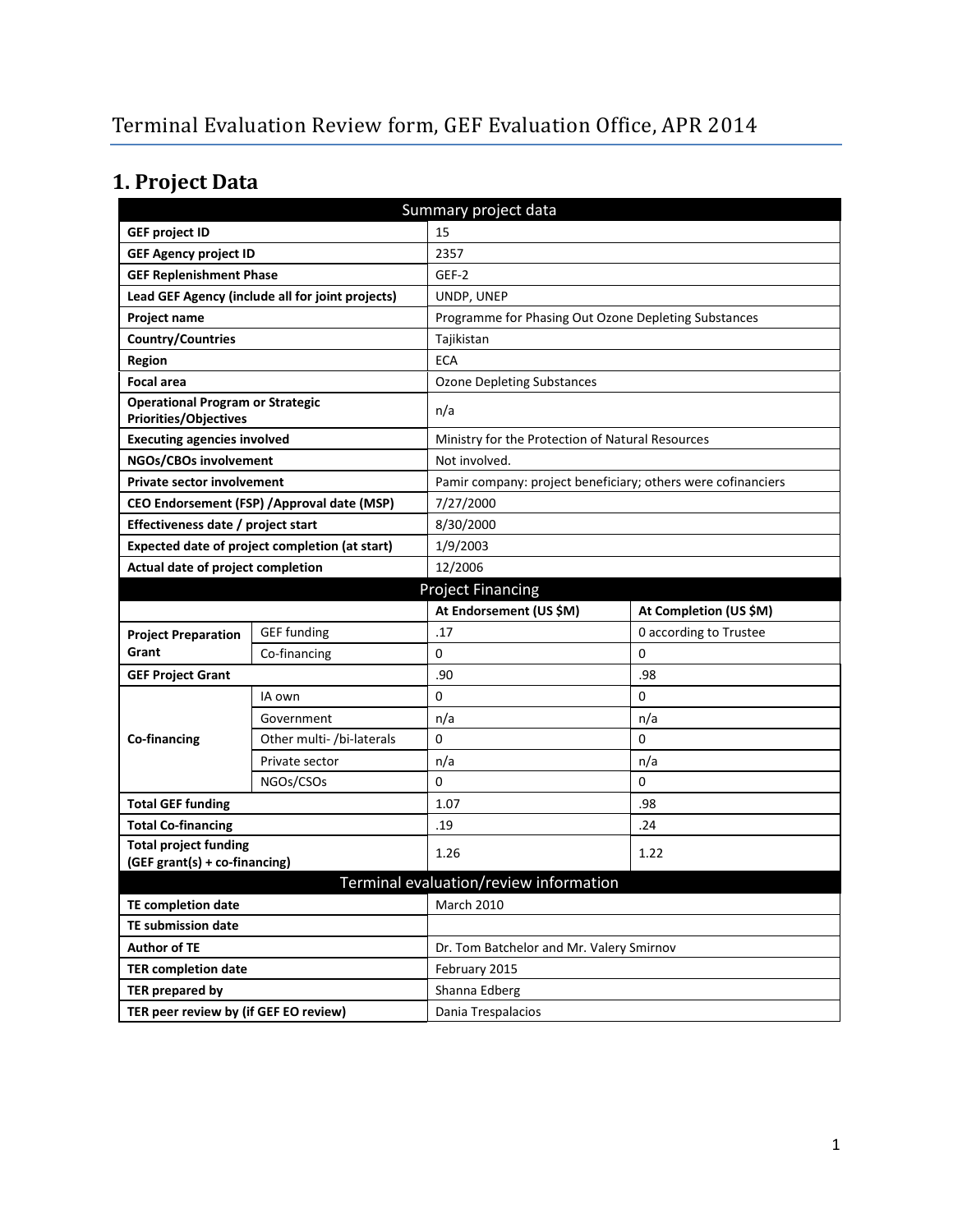### **2. Summary of Project Ratings**

| <b>Criteria</b>                                  | <b>Final PIR</b> | <b>IA Terminal</b><br><b>Evaluation</b> | <b>IA Evaluation</b><br><b>Office Review</b> | <b>GEF EO Review</b> |
|--------------------------------------------------|------------------|-----------------------------------------|----------------------------------------------|----------------------|
| <b>Project Outcomes</b>                          |                  | $n/a*$                                  | n/a                                          | <b>MS</b>            |
| <b>Sustainability of Outcomes</b>                | ML               | $n/a*$                                  | n/a                                          | MU                   |
| <b>M&amp;E Design</b>                            | n/a              | $n/a*$                                  | n/a                                          | MU                   |
| <b>M&amp;E</b> Implementation                    | n/a              | $n/a*$                                  | n/a                                          | UA                   |
| <b>Quality of Implementation</b>                 | n/a              | $n/a*$                                  | n/a                                          | MU                   |
| <b>Quality of Execution</b>                      | n/a              | $n/a*$                                  | n/a                                          | <b>MS</b>            |
| <b>Quality of the Terminal Evaluation Report</b> | n/a              | n/a                                     | n/a                                          |                      |

\*The TE only gives ratings for individual sub-projects and not the project as a whole.

# **3. Project Objectives**

3.1 Global Environmental Objectives of the project:

This project is part of the international effort to phase out ozone depleting substances, which damage the earth's ozone layer and increase the amount of ultraviolet radiation exposure from the sun. The Montreal Protocol, ratified by Tajikistan in 1998, is the basis for phasing out ozone-depleting substances. While Tajikistan does not produce ozone-depleting substances, it imports them from Russia. This project would allow Tajikistan to transition to other materials and reduce demand for ozone-depleting substances before the production of such substances ends in Russia.

3.2 Development Objectives of the project:

The project consisted of four sub-projects:

- 1. Institutional Strengthening and Capacity Building Establishment of an Ozone Office (UNEP)
- 2. Training of trainers for use of ODS-free refrigerants, including training of custom officers (UNEP)
- 3. National program for recovery and recycling of ODS refrigerants (UNDP/UNOPS)
- 4. Complete phase out of CFCs in manufacturing of domestic refrigerators at Pamir(UNDP/UNOPS)

3.3 Were there any **changes** in the Global Environmental Objectives, Development Objectives, or other activities during implementation?

At the time of writing of the Project Document, log frames and performance indicators were not required. The midterm review of the project identified an absence of results-based management, so some of the project's outputs and outcomes were formulated retrospectively. The TE does not describe the changes that were made.

## **4. GEF EO assessment of Outcomes and Sustainability**

Please refer to the GEF Terminal Evaluation Review Guidelines for detail on the criteria for ratings.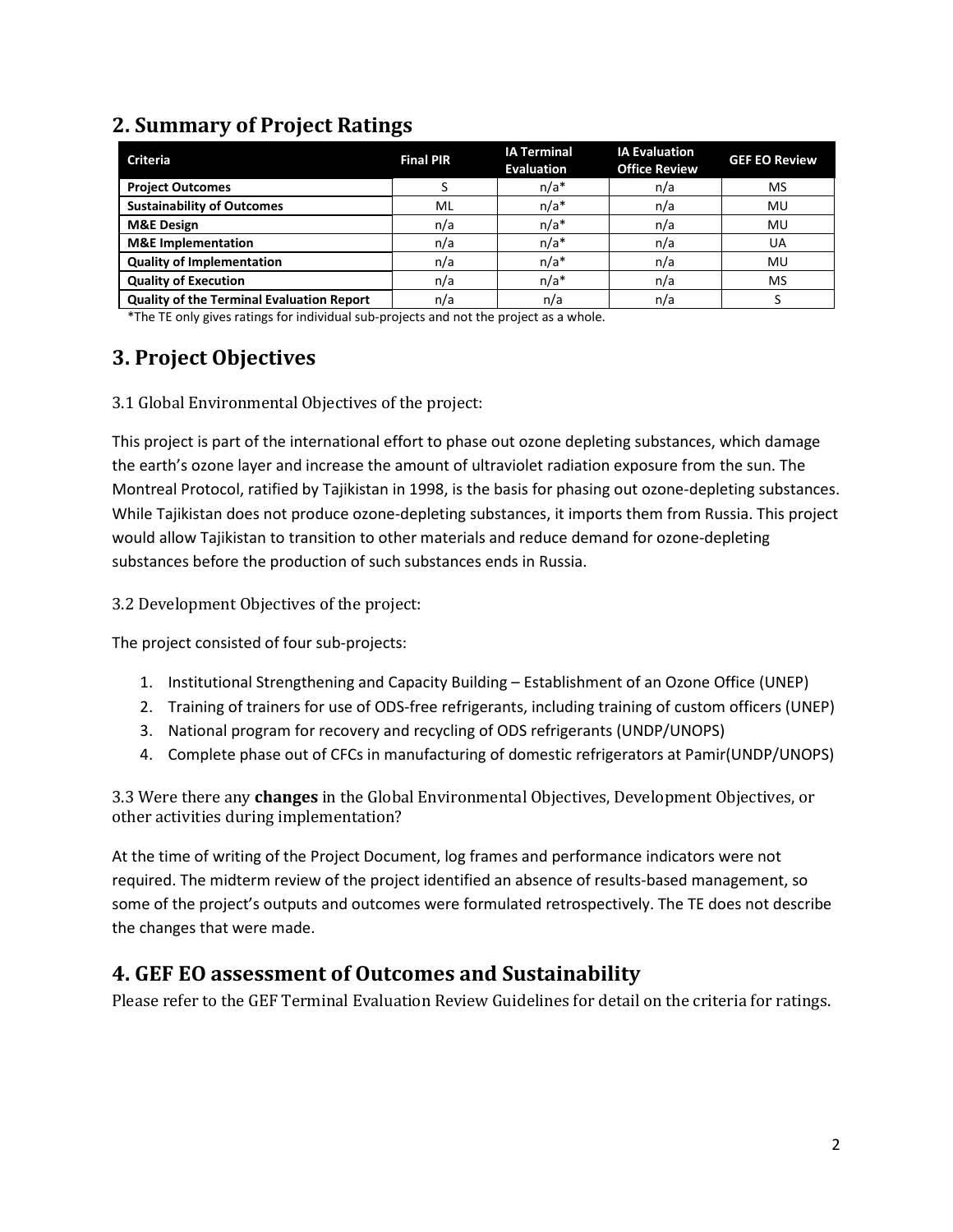Relevance can receive either a Satisfactory or Unsatisfactory rating. For Effectiveness and Cost efficiency, a six point rating scale is used (Highly Satisfactory to Highly Unsatisfactory), or Unable to Assess. Sustainability ratings are assessed on a four-point scale: Likely=no or negligible risk; Moderately Likely=low risk; Moderately Unlikely=substantial risks; Unlikely=high risk. In assessing a Sustainability rating please note if, and to what degree, sustainability of project outcomes is threatened by financial, sociopolitical, institutional/governance, or environmental factors.

Please justify ratings in the space below each box.

| 4.1 Relevance | Rating: Satisfactory |
|---------------|----------------------|
|---------------|----------------------|

The GEF Operational Strategy of 1995 defines the GEF's ozone depletion portfolio to "support activities to phase out ozone-depleting substances that are committed under the Montreal Protocol, with special emphasis on short-term commitments and enabling activities" (GEF/C.6/3, page 77). This project supports an economy in transition in meeting its Montreal Protocol obligations.

The project is also in line with Tajikistan's priorities for meeting its treaty obligations. Its stated priorities are: phasing out the consumption of ozone-depleting substances, converting to alternate technologies, developing a legal and regulatory framework for the phase-out process, developing monitoring and licensing systems for imports and exports of ozone-depleting substances, and supporting scientific research on the ozone layer.

| <b>4.2 Effectiveness</b> | Rating: Moderately Satisfactory |
|--------------------------|---------------------------------|
|--------------------------|---------------------------------|

This project was divided into four subprojects, detailed below. According to the Project Document, the project intended to phase out 24.11 ODP MT of ODS annually in Tajikistan. The TE does not report on whether this target was achieved. As described below under M&E Design, the project design did not include comprehensive indicators, targets, or a log frame. Where indicators and targets are present, they are noted below. In the absence of indicators and targets, the project is rated on the delivery of outputs weighted by the amount of funding that each subproject received, as described below. The overall project is rated moderately satisfactory because the first two subprojects (representing 43% of GEF funds) completed their objectives, while the third subproject (representing 38% of GEF funds) hit 75% of its target, and the fourth subproject received 21% of the GEF funding but resulted in the beneficiary company's bankruptcy and thus had no effect on ozone reduction. Therefore 79% of the GEF project funding went to subprojects that completed all or most of their objectives.

1. Institutional Strengthening and Capacity Building – Establishment of an Ozone Office (UNEP)

The TE rated this subproject as highly satisfactory. It received 27% of the project funding and its outputs were completed.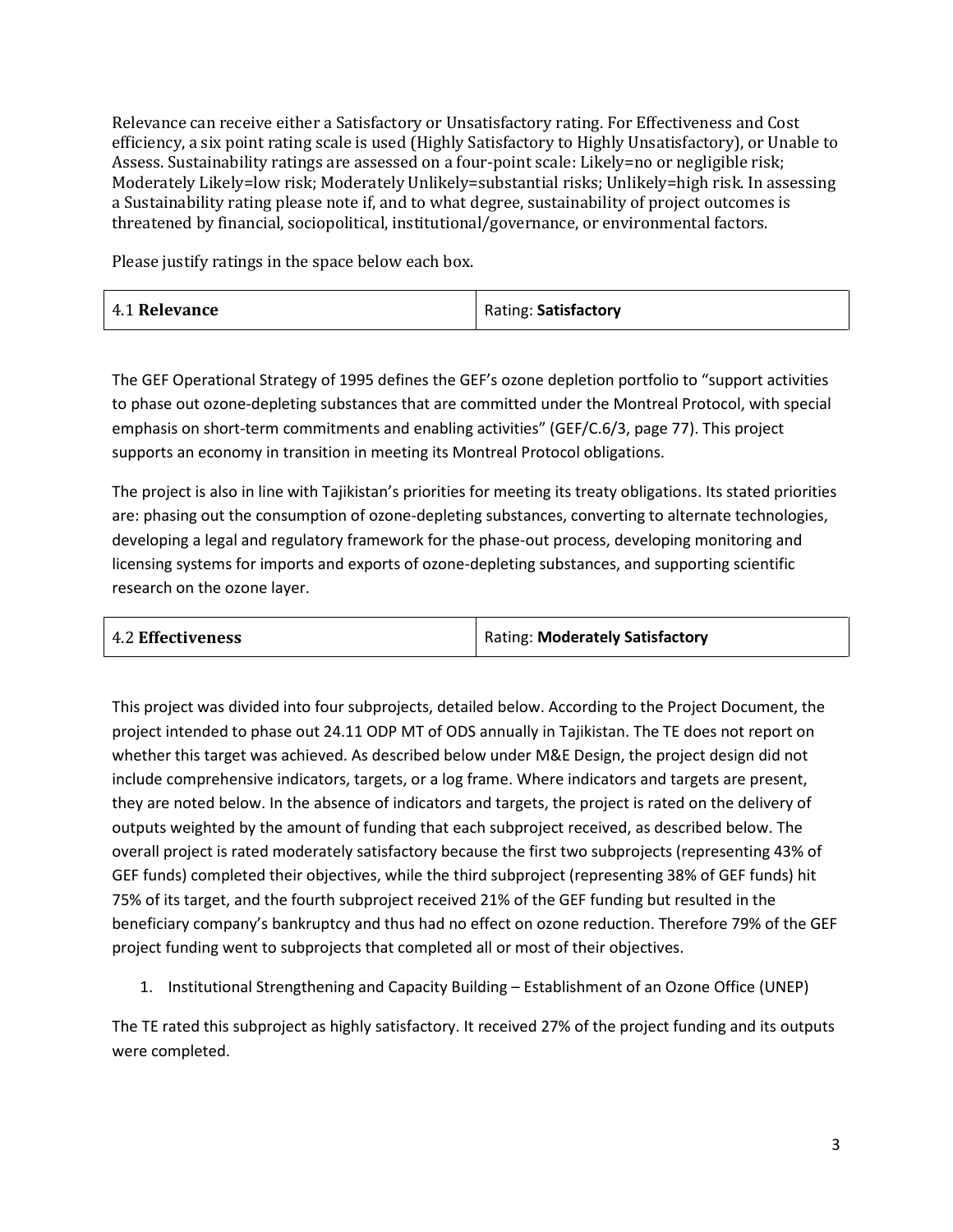The project established a National Ozone Unit in the Tajikistan government and an Interagency Committee staffed by members of the relevant ministries for implementing the phase-out program. The Interagency Committee created a three year phase out action plan that was coordinated with the other subcomponents of this project. The National Ozone Unit launched the process to ratify the three amendments to the Montreal Protocol, and all three were ratified by parliament in 2009. The National Ozone Unit drafted legislation that was subsequently adopted on approving the phase out program, regulating imports of ozone depleting substances, banning CFCs and halon, and licensing of activities related to ozone depleting substances. The National Ozone Unit also aided enforcement by collaborating with Customs and creating an "Instruction on regulation of ODS and imports of ODS containing products" and an "Instruction for individuals and legal entities engaged in service of refrigeration equipment and import into the Republic of Tajikistan of ODS and ODS containing products". Customs officers and ecological inspectors were trained as well, as described below. The effects of the regulation caused a 140% increase in price in one ozone-depleting refrigerant, while its substitute dropped in price. About 85% of domestic CFC-based refrigerators were replaced between 2000 and 2010. The National Ozone Unit coordinated the Refrigerant Management Plan and established relationships with two major refrigeration companies to facilitate training of refrigeration technicians and establish a network for refrigerant recovery and recycling (subprojects described below).

An awareness campaign was conducted. The National Ozone Unit wrote and disseminated 22 booklets on ozone depleting substances and conducted seminars for inspectors and government officials. Ozone related workshops and other events were covered by the media.

This sub-project was extended at no additional cost from 2003 to 2005 in order to continue funding the National Ozone Unit, but this did not adversely affect the project.

2. Training of trainers for use of ODS-free refrigerants, including training of custom officers (UNEP)

The TE rated this subproject as moderately satisfactory. It received 15% of the project funding. The intended outputs were completed in that technicians and customs officers were trained and equipment and training materials were distributed, but the customs agency's ability to block ODS imports remains weak.

In the refrigeration servicing sector, a manual on good refrigeration practices was adapted to Tajikistan. Nineteen refrigeration technicians were trained and certified as trainers. Two permanent training centers were established despite a delay in disbursement funds, and 15 seminars trained 334 technicians in refrigeration servicing. All participants in the training received certification as well as service kits. Training was also initiated for customs officers. Eighteen officials were trained and certified as trainers, and a customs operations manual was developed and distributed. 87 officers were trained and certified. 32 instruments for identifying ozone-depleting substances were procured and distributed. However, the TE reports that the illegal trade in CFCs is ongoing, and customs officers have only rarely been able to intercept them. Turnover of customs personnel and the frequent need to recalibrate detection equipment has caused some of this gap. Reporting on controlled substances to the National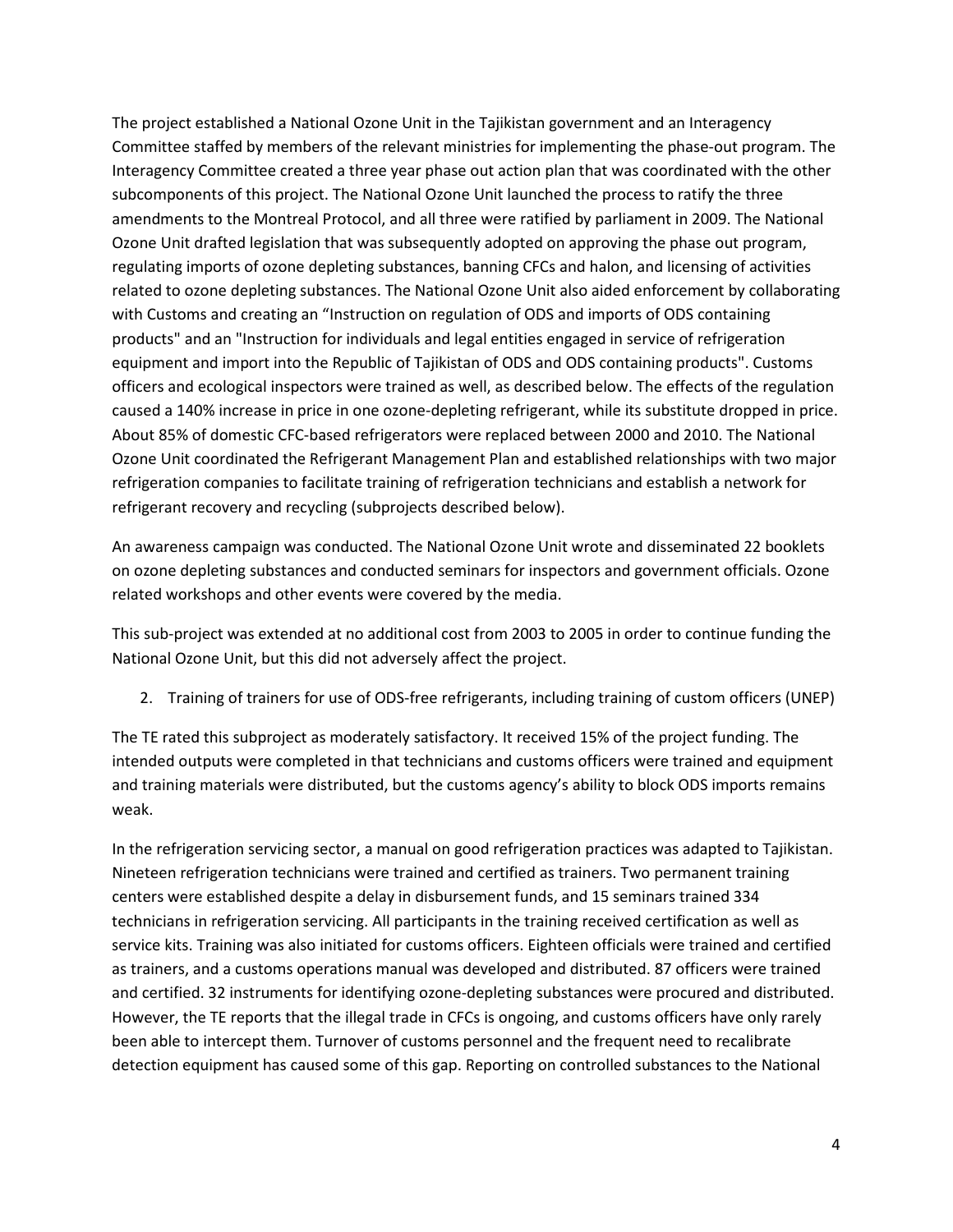Ozone Unit was initiated, and a common computer system is being developed for integration with the Eurasian Economic Community.

3. National program for recovery and recycling of ODS refrigerants (UNDP/UNOPS)

The TE rates this subproject as satisfactory. It received more funding than the other subprojects at 38% of the project budget. The subproject did not hit its target of 15.5 tons of CFCs recovered and recycled annually. Only 11.7 tons of CFCs were recovered in 2008, representing 75% of the target.

117 recovery machines and 50 manual recovery pumps and recovery bags were distributed to refrigeration servicing companies and technicians. Five sets of recycling equipment were distributed around Tajikistan, and four technical recycling centers were created. Six training workshops were conducted, training manuals were distributed, and 150 technicians were trained and certified as recovery and recycling operators. UNDP's target for 15.5 tons of CFCs recovered and recycled annually was not hit; 11.7 tons were recovered in 2008. The TE states that this target was overambitious based on the country's situation and availability of CFC replacements. A monitoring program was initiated, but it had gaps in 2003, when there was a disruption in funding. Monitoring showed a growth in the CFC recovery rate between 2001 and 2005, although it stabilized in the following years. 150,000 to 200,000 domestic appliances still rely on CFCs in low income households in Tajikistan due to the country's poor economic situation.

4. Complete phase out of CFCs in manufacturing of domestic refrigerators at Pamir(UNDP/UNOPS)

The TE rates this project as moderately unsatisfactory. It received 21% of project funding. The intended outputs were delivered but the beneficiary company went bankrupt shortly after the project intervention, thus wasting the GEF funds.

The project converted the refrigerant line at Pamir, a domestic refrigerator company, from using CFCs to a replacement by installing new equipment and training staff. A new evacuation and charging line based on isobutene refrigerant was installed, but the use of isobutene required a new refrigerator design and no such designs were developed. According to the TE, "UNDP did not conduct the verification of the financial and economic viability of company. It was anticipated that the management of the enterprise and the Government would take the necessary steps for further modernization of production lines," but "these expectations did not materialize" (TE, page 588). The products made by Pamir could not compete with imported refrigerators due to old equipment, high energy consumption, and outdated designs. Shortly after the project was completed, Pamir went bankrupt.

| 4.3 Efficiency | Rating: Moderately Satisfactory |
|----------------|---------------------------------|
|----------------|---------------------------------|

According to the TE, the first subproject on institutional strengthening "was very cost-effective," although "the objectives of project could have been met faster had the UNEP overall and financial management would be more efficient" (TE, pages 554-555). The TE does not elaborate on the inefficiencies of UNEP's management. For the second subproject on training, there were several delays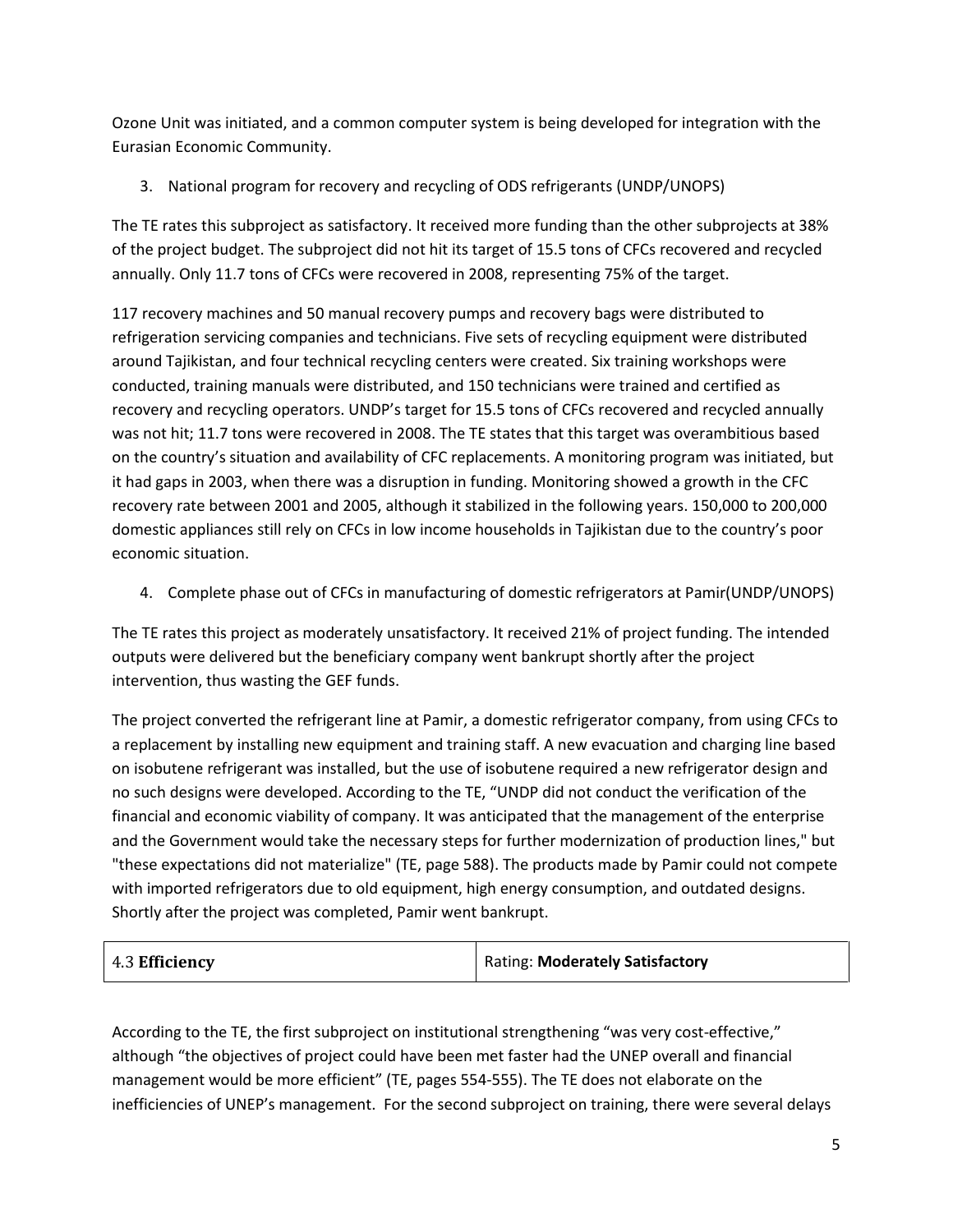in disbursing funds from UNDP, which caused delays in some of the training activities by three years. The TE reports that fewer ozone-depleting substances would have been emitted if this delay had not occurred. The TE considered the third subproject on recovery and recycling to be very cost-effective based on the value of avoided imports of new refrigerants and the quantity of ozone-depleting substances that was recovered by the project. The fourth project on upgrading the Pamir refrigeration company was efficient in terms of the timetable and process of procurement and installation (no delays or problems), but the company failed after the project ended and production of refrigerators stopped in 2006. The low level of production by the company caused the cost-effectiveness of this subproject to be very poor.

| 4.4 Sustainability | <b>Rating: Moderately Unlikely</b> |
|--------------------|------------------------------------|
|--------------------|------------------------------------|

*Financial*: **Moderately unlikely**; the National Ozone Unit was primarily funded by the GEF during the lifetime of the project, although it also received funding from the private sector and Refrigeration Association. When the GEF funding ended, its workforce dropped from seven staff members to two and its scope of activities was reduced. The reliance of the Unit on GEF funding is a signal of poor sustainability for this component, although GEF support was renewed at a later date. For the training component, the training centers that were created have continued their activities after project funding ended. The Pamir subproject clearly demonstrates low sustainability, since the company failed after project closure.

*Sociopolitical*: **Moderately likely**; the adoption of new legislation, regulations, and amendments to the Montreal Protocol, which continued after the project's closure, is a positive signal of country commitment. The creation of the Refrigeration Association is also important to sociopolitical sustainability due to its role in enforcement of legislation. The price of CFCs is higher than its substitutes and the cost of recovery and recycling operations is low enough for economic sustainability. However, illegal trade in ozone-depleting substances remains due to a demand in CFCs for servicing old refrigeration equipment. Early replacement of old refrigeration equipment is not likely due to the state of the Tajikistan economy.

*Institutional*: **Likely**; in addition to the regulations mentioned above on approving the phase out program, regulating imports of ozone depleting substances, banning CFCs and halon, and licensing of activities related to ozone depleting substances, the government has also passed laws on the mandatory recovery and recycling of ozone-depleting substances and added qualification requirements for refrigeration servicing personnel. One concern for institutional sustainability is the reduction in trained customs officers due to the high level of rotation of personnel.

*Environmental*: **Unable to assess**; no environmental risks were reported in the TE.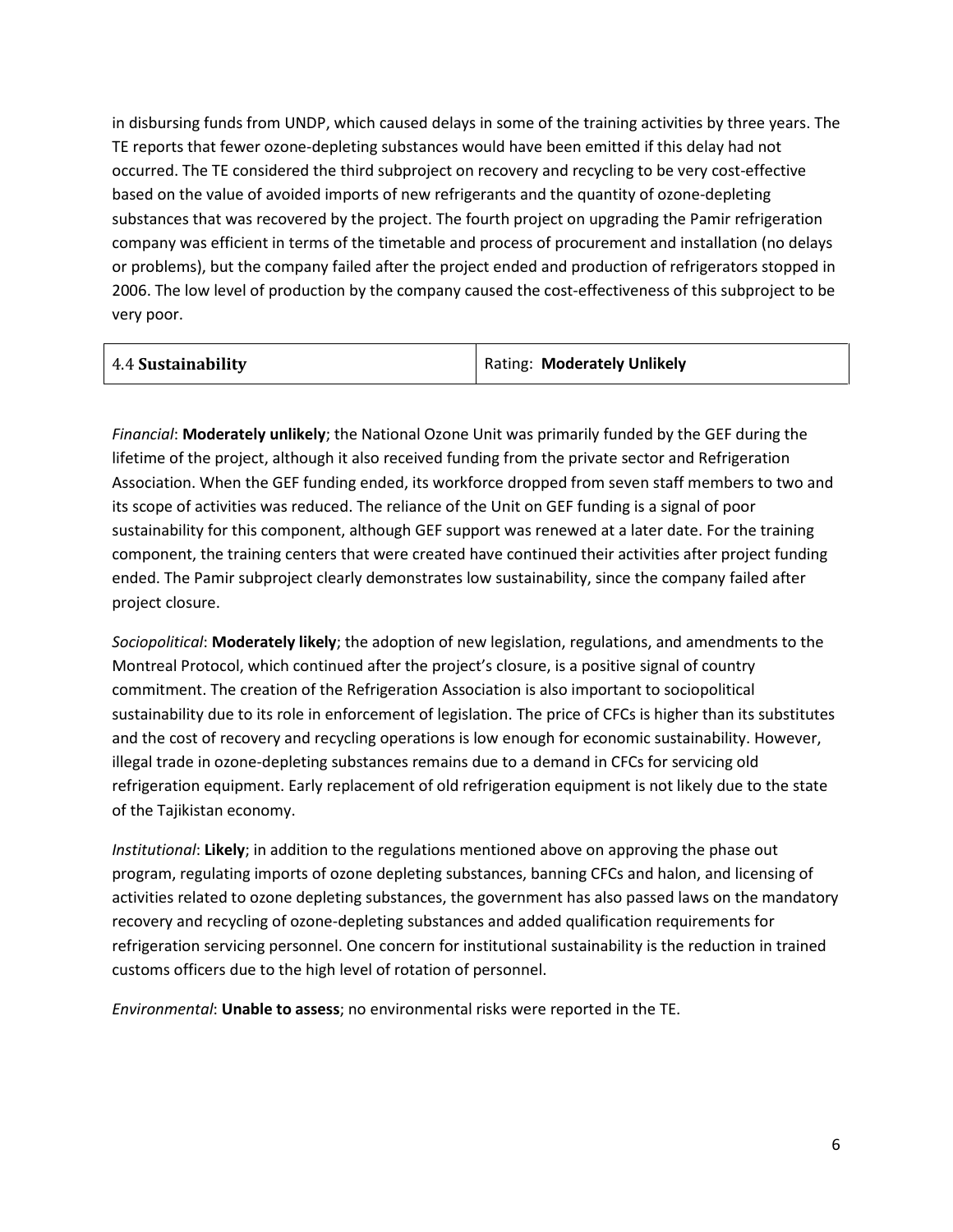### **5. Processes and factors affecting attainment of project outcomes**

5.1 Co-financing. To what extent was the reported co-financing essential to the achievement of GEF objectives? If there was a difference in the level of expected co-financing and actual co-financing, then what were the reasons for it? Did the extent of materialization of co-financing affect project's outcomes and/or sustainability? If so, in what ways and through what causal linkages?

The government contribution to the institutional strengthening subproject helped to keep the National Ozone Unit running when GEF support ended. Similarly, financial support from the National Ozone Unit and Refrigeration Association will ensure the sustainability of the training program that was created by the project. There was no cofinancing of the recovery and recycling subproject or of the Pamir subproject.

5.2 Project extensions and/or delays. If there were delays in project implementation and completion, then what were the reasons for it? Did the delay affect the project's outcomes and/or sustainability? If so, in what ways and through what causal linkages?

The TE noted several delays in the second subproject on training, caused by delays in disbursing funds from UNDP. This caused a three-year delay in some of the training activities. The TE reports that fewer ozone-depleting substances would have been emitted if this delay had not occurred. However, the delay did not affect the attainment of project outputs.

5.3 Country ownership. Assess the extent to which country ownership has affected project outcomes and sustainability? Describe the ways in which it affected outcomes and sustainability, highlighting the causal links:

The TE considers that Tajikistan's new international agreements and multiple new laws and regulations regarding ozone-depleting substances are a signal of substantial country ownership. The government's ongoing support to the National Ozone Unit and the Unit's involvement in multiple aspects of policy and activities, such as training, are another testament to strong country ownership.

#### **6. Assessment of project's Monitoring and Evaluation system**

Ratings are assessed on a six point scale: Highly Satisfactory=no shortcomings in this M&E component; Satisfactory=minor shortcomings in this M&E component; Moderately Satisfactory=moderate shortcomings in this M&E component; Moderately Unsatisfactory=significant shortcomings in this M&E component; Unsatisfactory=major shortcomings in this M&E component; Highly Unsatisfactory=there were no project M&E systems.

Please justify ratings in the space below each box.

| 6.1 M&E Design at entry | Rating: Moderately Unsatisfactory |
|-------------------------|-----------------------------------|
|-------------------------|-----------------------------------|

According to the TE, the original M&E design lacked a results-based management and accountability framework. The design and performance indicators were "poor" (TE, page 556). The monitoring and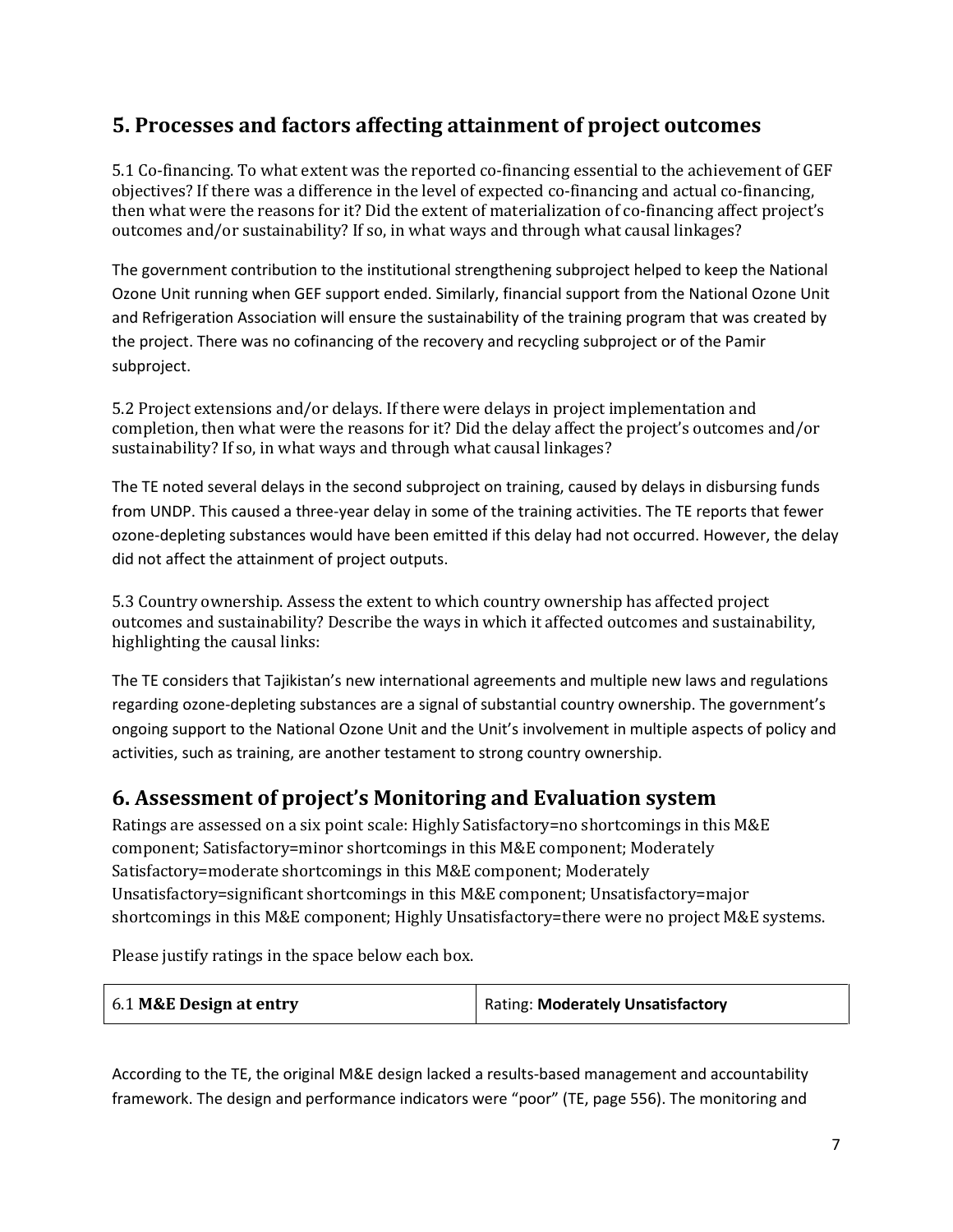evaluation plan is described in only two sentences in the Project Document, stating that monitoring will be performed by UNEP and UNDP and "standard evaluation will be performed as stipulated in the elimination of CFC 12 in the manufacture of domestic refrigerators at Pamir and the recovery/recycling sub-projects documentation" (PD, page 7). The M&E plan is not explained further. There are no baselines in the Project Document. The overall M&E plan was budgeted, but there were no specific budget items for the individual subprojects.

The TE notes several flaws in the M&E plan for the training subproject: "The practical use of knowledge transmitted through training has not been monitored and documented. UNEP DTIE did not develop and apply the appropriate methodology to determine the baseline, performance indicators and progress achieved by this training component in terms of relevant reduction in ODS consumption. The monitoring and evaluation system does not appear to be adequate to measure the level of success of the training of custom officers. The monitoring was limited to the number of customs officers trained and certified, and the number of refrigerant identifiers delivered to border check points. The reporting of the number and quantity of intercepted illicitly traded ODSs was not a requirement, nor the frequency of use of identifiers by officers" (TE, page 570).

For the recovery and recycling subproject, the TE states that "there was no M&E plan as such… The timetable is the only monitoring tool to track progress towards achieving project outputs. The ODS reduction is the only measurable indicator that was incorporated in the project document" (TE, page 580). There was also a lack of quantitative performance indicators.

| 6.2 M&E Implementation | Rating: Unable to Assess |
|------------------------|--------------------------|
|                        |                          |

The lack of a results-based management, an accountability framework, and good quality performance indicators "meant that even with proper reporting under a standard M&E Plan…it was difficult to track the quality of the outputs, and ultimately their sustainability" (TE, page 556). According to the TE, the National Ozone Unit competently conducted monitoring of the institutional strengthening subproject and submitted reports on a regular basis. The TE notes a lack of information on M&E implementation: "The monitoring functions were part of working responsibilities of UNEP DTIE and DGEF staff. There is limited information on monitoring activities of UNEP DTIE and DGEF. The evaluation team had no access to internal documentation of these two organizations" (TE, page 570).

For the recovery and recycling subproject, a delay in provision of UNEP funds "had a negative impact on organizing R&R monitoring activities," but the TE does not explain further (TE, page 581).

#### **7. Assessment of project implementation and execution**

Quality of Implementation includes the quality of project design, as well as the quality of supervision and assistance provided by implementing agency(s) to execution agencies throughout project implementation. Quality of Execution covers the effectiveness of the executing agency(s) in performing its roles and responsibilities. In both instances, the focus is upon factors that are largely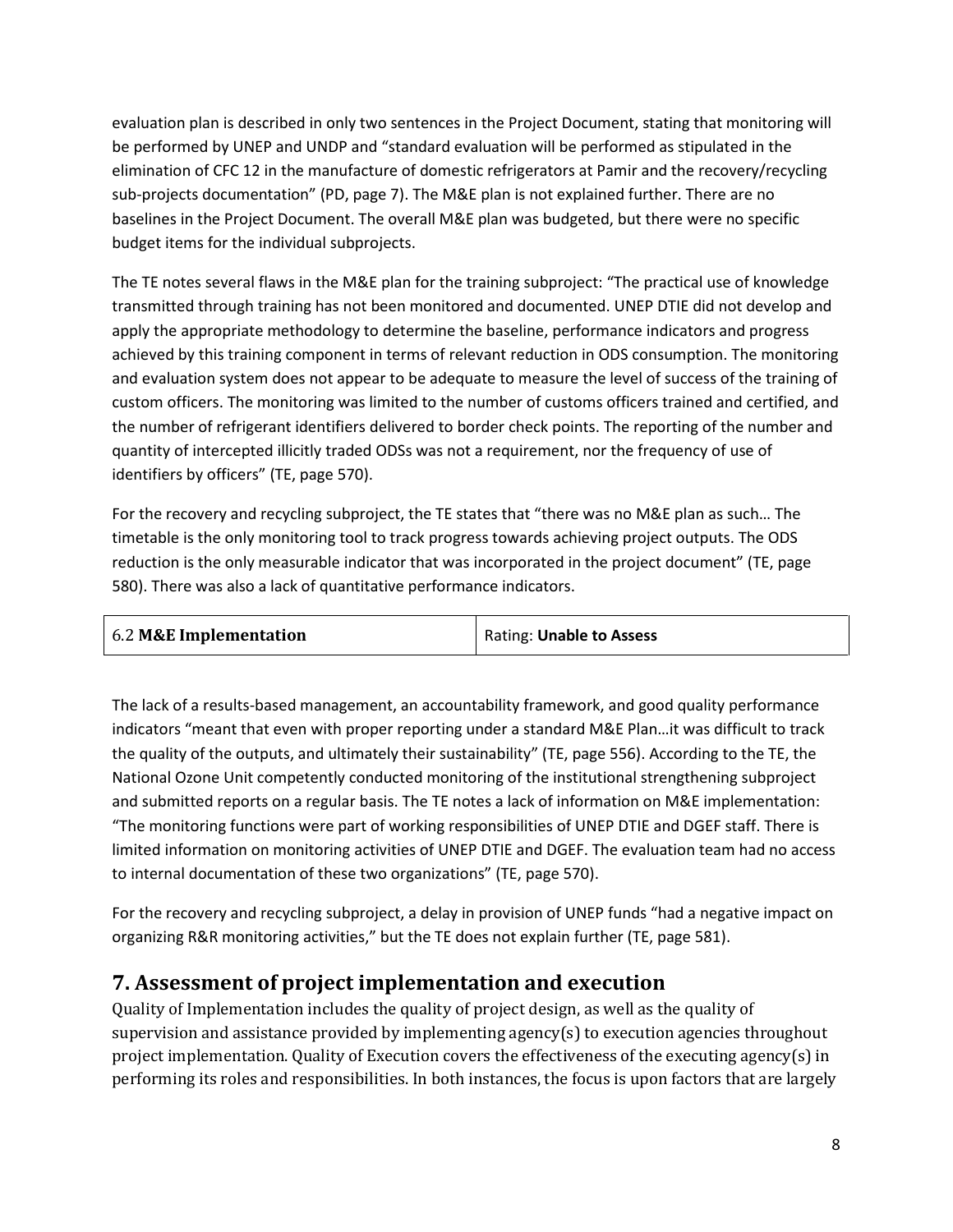within the control of the respective implementing and executing agency(s). A six point rating scale is used (Highly Satisfactory to Highly Unsatisfactory), or Unable to Assess.

Please justify ratings in the space below each box.

| 7.1 Quality of Project Implementation | Rating: Moderately Unsatisfactory |
|---------------------------------------|-----------------------------------|
|                                       |                                   |

On project design, the TE states that "risk analysis was also not a part of project design, and this further compounded the ability of both execution and implementing agencies to predict long term/post project problems" (TE, page 556). The TE states that the training subproject should have been designed with a tighter timetable in order to make use of momentum and available trainers. The Pamir subproject "contains no financial and economic analysis and investment appraisal. It appears that UNDP missed this important step in its financial planning of the Pamir conversion" (TE, page 592). The TE also states that UNDP did not consider the guidelines of the Multilateral Fund for the Implementation of the Montreal Protocol: "If they had been followed, the grant would have been so low that the proposal would not have been approved and GEF resources could be used for much more efficient projects" (TE, page 592).

Regarding project supervision, the National Ozone Unit reported problems in receiving financial communications from UNDP at the end of each fiscal year, but these problems were later resolved. Frequent turnover of the supervisory staff at UNEP as well as a lack of Russian speakers exacerbated the communication problems. The TE notes that UNEP did not undertake any supervisory missions to the project. There was a delay in the disbursement of funds for the training subproject, so there was a delay in establishing the training center. Other than these issues, the TE considers project supervision to be adequate.

| 7.2 Quality of Project Execution | Rating: Moderately Satisfactory |
|----------------------------------|---------------------------------|
|----------------------------------|---------------------------------|

The National Ozone Unit indicated that it had difficulty following the reporting and financial procedures for UNDP and UNEP. The requirements and formats were changed, which contributed to delays in funding and the need to reschedule some implementation activities. Other than this issue, the TE does not mention any problems with project execution. The coordination work of the National Ozone Unit was competent and critical to the project's success (TE, page 551). For example, the National Ozone Unit was able to overcome the delay in disbursement funds for the training program by organizing a temporary training center.

#### **8. Assessment of Project Impacts**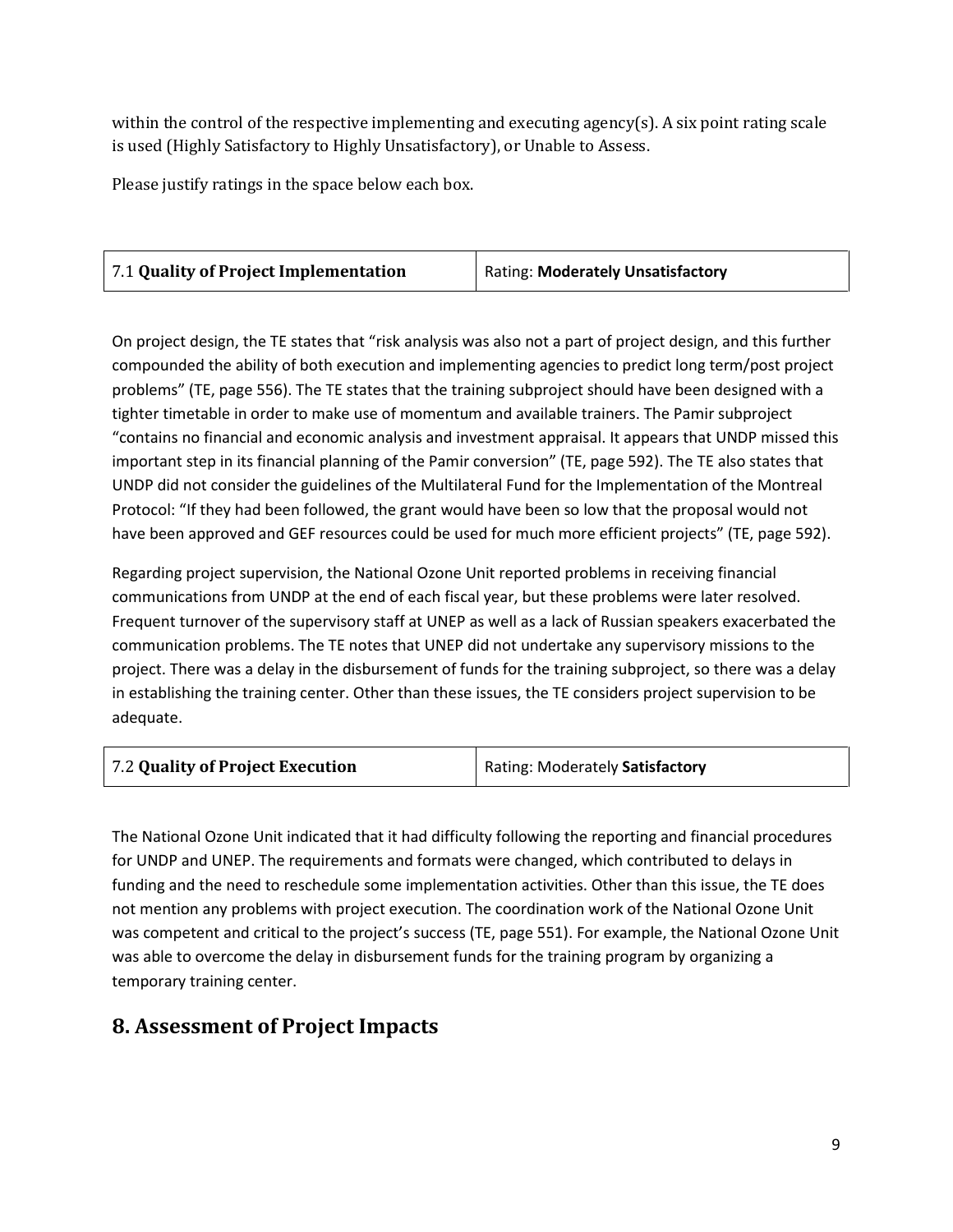*Note - In instances where information on any impact related topic is not provided in the terminal evaluations, the reviewer should indicate in the relevant sections below that this is indeed the case and identify the information gaps. When providing information on topics related to impact, please cite the page number of the terminal evaluation from where the information is sourced.*

8.1 Environmental Change. Describe the changes in environmental stress and environmental status that occurred by the end of the project. Include both quantitative and qualitative changes documented, sources of information for these changes, and how project activities contributed to or hindered these changes. Also include how contextual factors have contributed to or hindered these changes.

Between 2001 and 2008, 115,008 kilograms of refrigerants were recovered and recycled as a result of the subproject on recovery and recycling (TE, page 577). About 85% of domestic CFC-based refrigerators were replaced between 2000 and 2010 (TE, page 553).

8.2 Socioeconomic change. Describe any changes in human well-being (income, education, health, community relationships, etc.) that occurred by the end of the project. Include both quantitative and qualitative changes documented, sources of information for these changes, and how project activities contributed to or hindered these changes. Also include how contextual factors have contributed to or hindered these changes.

No socioeconomic changes were mentioned in the TE.

8.3 Capacity and governance changes. Describe notable changes in capacities and governance that can lead to large-scale action (both mass and legislative) bringing about positive environmental change. "Capacities" include awareness, knowledge, skills, infrastructure, and environmental monitoring systems, among others. "Governance" refers to decision-making processes, structures and systems, including access to and use of information, and thus would include laws, administrative bodies, trustbuilding and conflict resolution processes, information-sharing systems, etc. Indicate how project activities contributed to/ hindered these changes, as well as how contextual factors have influenced these changes.

#### a) Capacities

In the refrigeration servicing sector, a manual on good refrigeration practices was adapted to Tajikistan. Nineteen refrigeration technicians were trained and certified as trainers. Two permanent training centers were established despite a delay in disbursement funds, and 15 seminars trained 334 technicians in refrigeration servicing. All participants in the training received certification as well as service kits (TE, page 566). Training was also initiated for customs officers. Eighteen officials were trained and certified as trainers, and a customs operations manual was developed and distributed. 87 officers were trained and certified. 32 instruments for identifying ozone-depleting substances were procured and distributed (TE, pages 567-568). The National Ozone Unit aided enforcement of the regulations on ozonedepleting substances by collaborating with Customs and creating an "Instruction on regulation of ODS and imports of ODS containing products" and an "Instruction for individuals and legal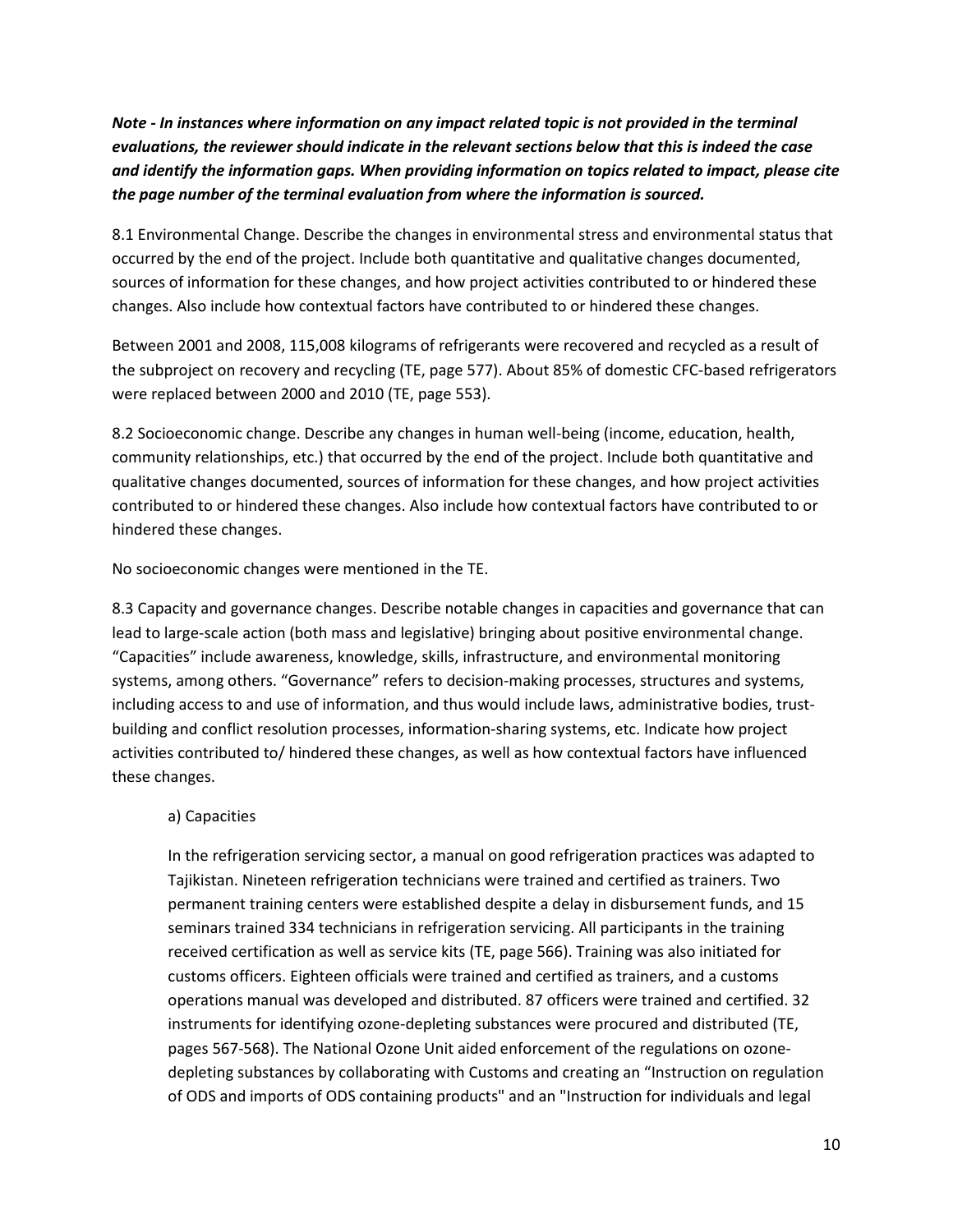entities engaged in service of refrigeration equipment and import into the Republic of Tajikistan of ODS and ODS containing products" (TE, page 550). 117 recovery machines and 50 manual recovery pumps and recovery bags were distributed to refrigeration servicing companies and technicians. Five sets of recycling equipment were distributed around Tajikistan, and four technical recycling centers were created. Six training workshops were conducted, training manuals were distributed, and 150 technicians were trained and certified as recovery and recycling operators. A monitoring program was initiated to measure the recovery and recycling of ozone-depleting substances (TE, pages 576-577). No further information on capacity impacts is available in the TE.

#### b) Governance

The project established a National Ozone Unit in the Tajikistan government and an Interagency Committee staffed by members of the relevant ministries for implementing the phase-out program. The Interagency Committee created a three year phase out action plan of ozonedepleting substances (TE, page 548). All three amendments to the Montreal Protocol were ratified by parliament in 2009 as a result of the efforts of the National Ozone Unit. The National Ozone Unit also drafted legislation that was subsequently adopted on approving the phase out program, regulating imports of ozone depleting substances, banning CFCs and halon, and licensing of activities related to ozone depleting substances (TE, page 549-550).

8.4 Unintended impacts. Describe any impacts not targeted by the project, whether positive or negative, affecting either ecological or social aspects. Indicate the factors that contributed to these unintended impacts occurring.

No unintended impacts were mentioned in the TE.

8.5 Adoption of GEF initiatives at scale. Identify any initiatives (e.g. technologies, approaches, financing instruments, implementing bodies, legal frameworks, information systems) that have been mainstreamed, replicated and/or scaled up by government and other stakeholders by project end. Include the extent to which this broader adoption has taken place, e.g. if plans and resources have been established but no actual adoption has taken place, or if market change and large-scale environmental benefits have begun to occur. Indicate how project activities and other contextual factors contributed to these taking place. If broader adoption has not taken place as expected, indicate which factors (both project-related and contextual) have hindered this from happening.

The project's approach was replicated in several Eurasian countries as part of the GEF's ozone-depleting substances program. Other than applying similar project designs to each country, no scaling up or mainstreaming was mentioned in the TE. The main market change effected by the project was the rise in prices of CFCs versus non-ozone-depleting substitutes, reflecting the lower availability of ozonedepleting substances in Tajikistan. There was a 140% increase in the price of one ozone-depleting refrigerant, while its substitute dropped in price (TE, page 550).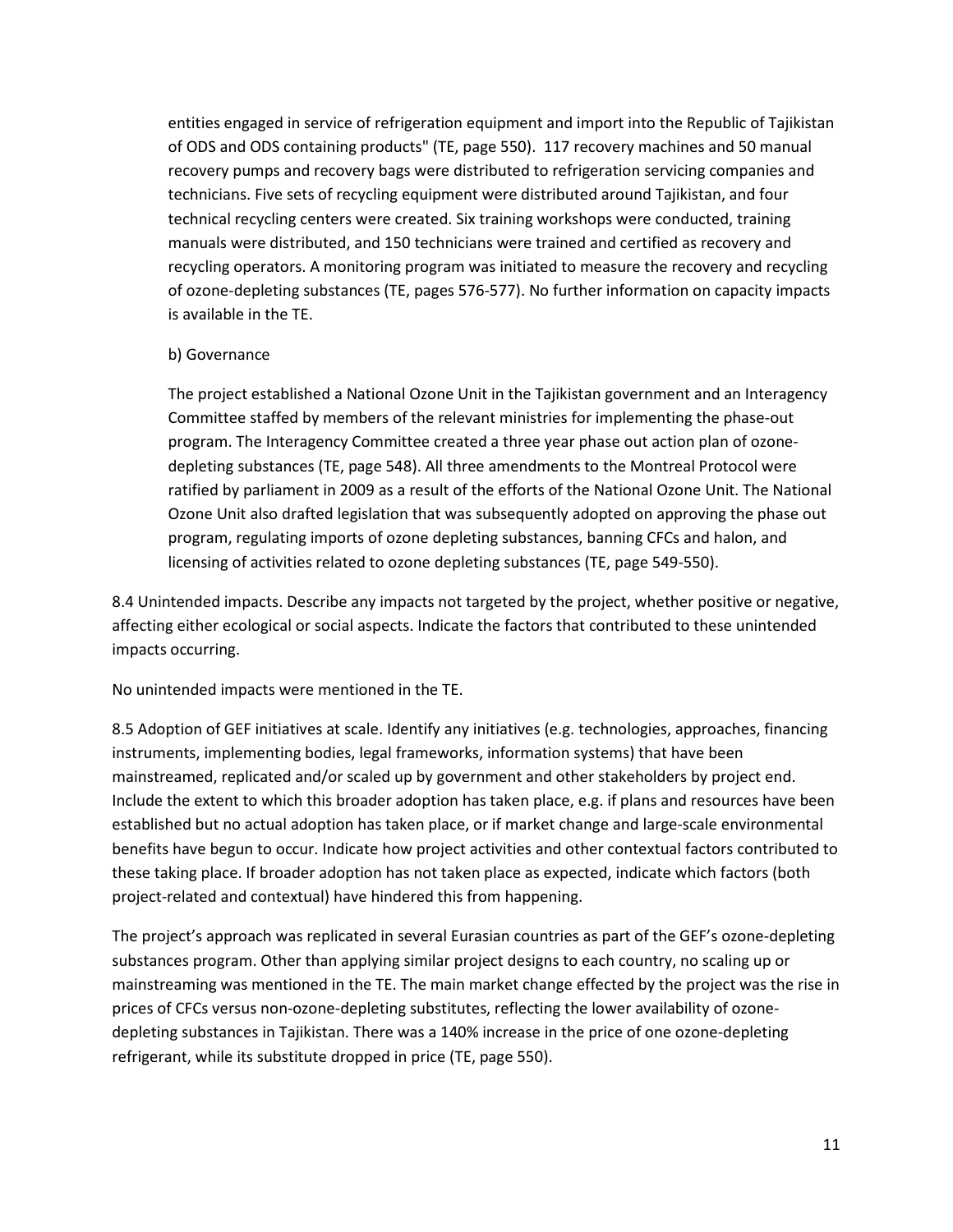#### **9. Lessons and recommendations**

9.1 Briefly describe the key lessons, good practices, or approaches mentioned in the terminal evaluation report that could have application for other GEF projects.

There are no lessons learned for the Tajikistan project, but the TE states several lessons from the overall ozone-depleting substances program:

Funding bodies should be much clearer on their expectations of governments to continue funding and staffing of work on ODS after the project finished. Governments should use the funds to enhance institutional capacity and to put in place justification for continued funding while the project is underway and the environmental benefits are becoming evident.

The success of the National Ozone Units depended on the qualifications and ability of the staff to undertake the work, and in having sufficient funds available for the work. Out-sourcing activities by the government is a modern approach which has been shown to operate so far in these projects, and might open up opportunities for other governments to consider the same as centralized budgets come under more pressure for reductions.

It is important that the National Ozone Units are staffed by some well qualified and senior people that can gain access to key government officials in order to ensure that programs and legislation on the phase out of ODS are progressed in a timely and effective manner.

Governments could consider establishing a centralized unit staffed by specialists that are knowledgeable in engaging with international funding organizations in environmental projects.

UNEP must improve delivery of finance to ensure that there are no gaps in time between projects.

Communications should be between UNEP and the National Ozone Units in the local language, which means that UNEP will need to employ staff with sufficient language skills to be able communicate effectively with project staff many countries, depending on the project.

Project and task managers must pay more attention to the M&E elements that are developed in the Project Document to ensure that appropriate baseline and performance indicators are carefully checked and are present from the beginning for the project.

Review the work that was undertaken in the past and design new projects that avoid the pitfalls of past projects.

Financial appraisals should be part of the risk assessment for deciding on which enterprises to fund within a sector.

Investment projects should be based on a realistic assessment of the baseline data as a basis for determining the extent of the funding that is required to promote the transition to ODS-free technology.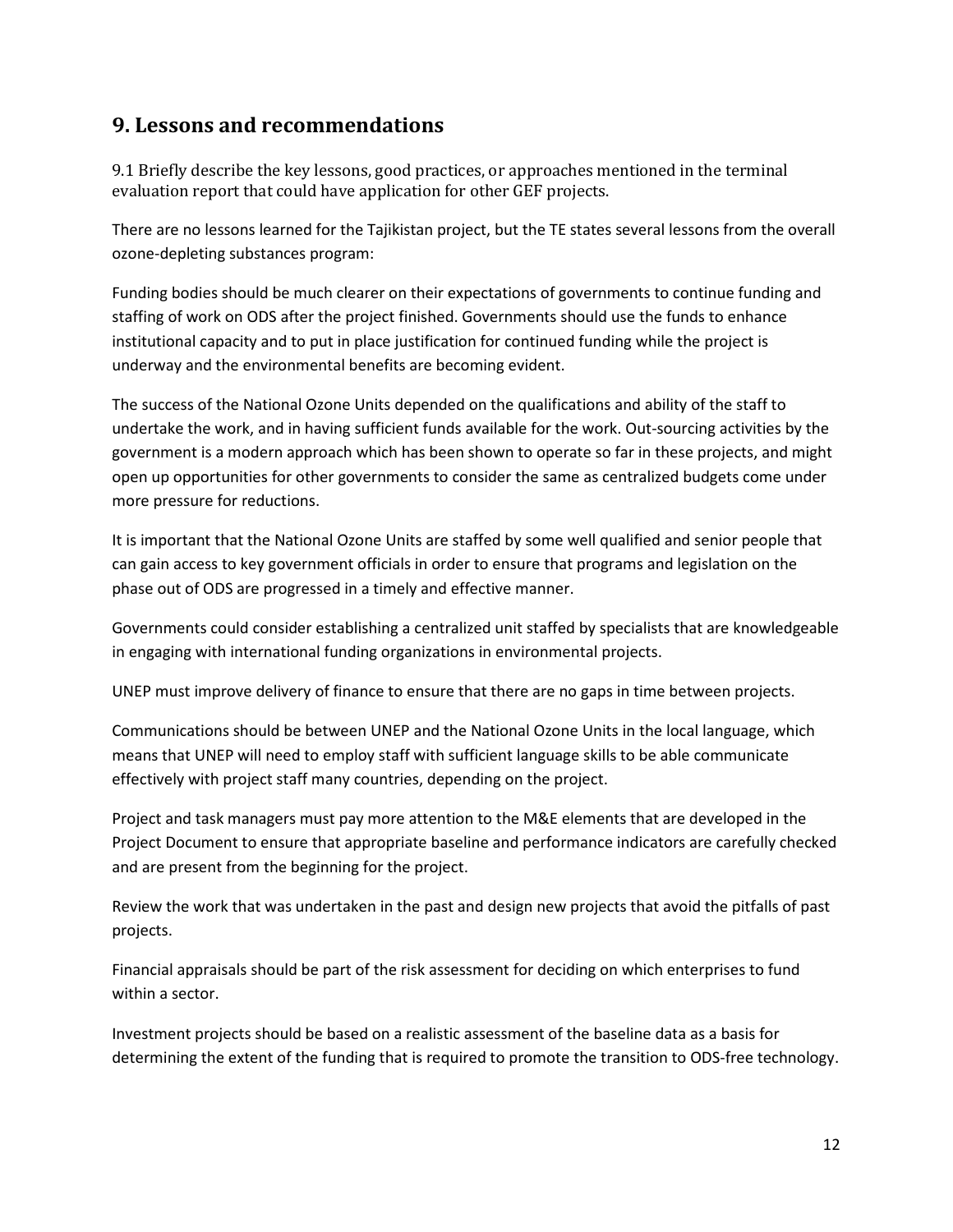For refrigeration training, training programs need to be short (two days maximum, preferably one day); focused mainly on the practical aspects and alternatives and less on the theory; be delivered by or in collaboration with a Refrigeration Association so the training becomes self-funding; UNEP/UNDP need to ensure equipment is available before the training starts; and the government needs to have enabling legislation in place that ensures R&R activities are undertaken and enforced.

9.2 Briefly describe the recommendations given in the terminal evaluation.

There are no recommendations for the Tajikistan project, but the TE states several recommendations from the overall ozone-depleting substances program:

Countries should improve the implementation of legislation, policies and standards on all aspects of ozone layer protection.

Countries' existing efforts to prevent illegal trade need to be further strengthened.

Countries need to take further action to manage and bank halon.

UNEP/UNDP should consider further investment and capacity development to assist countries with economies in transition to address the remaining threats to the ozone layer.

UNEP/UNDP should learn from the positive private sector engagement in the reduction of Ozone Layer Depletion focal area and incorporate similar approaches into its efforts to engage the private sector in other focal areas.